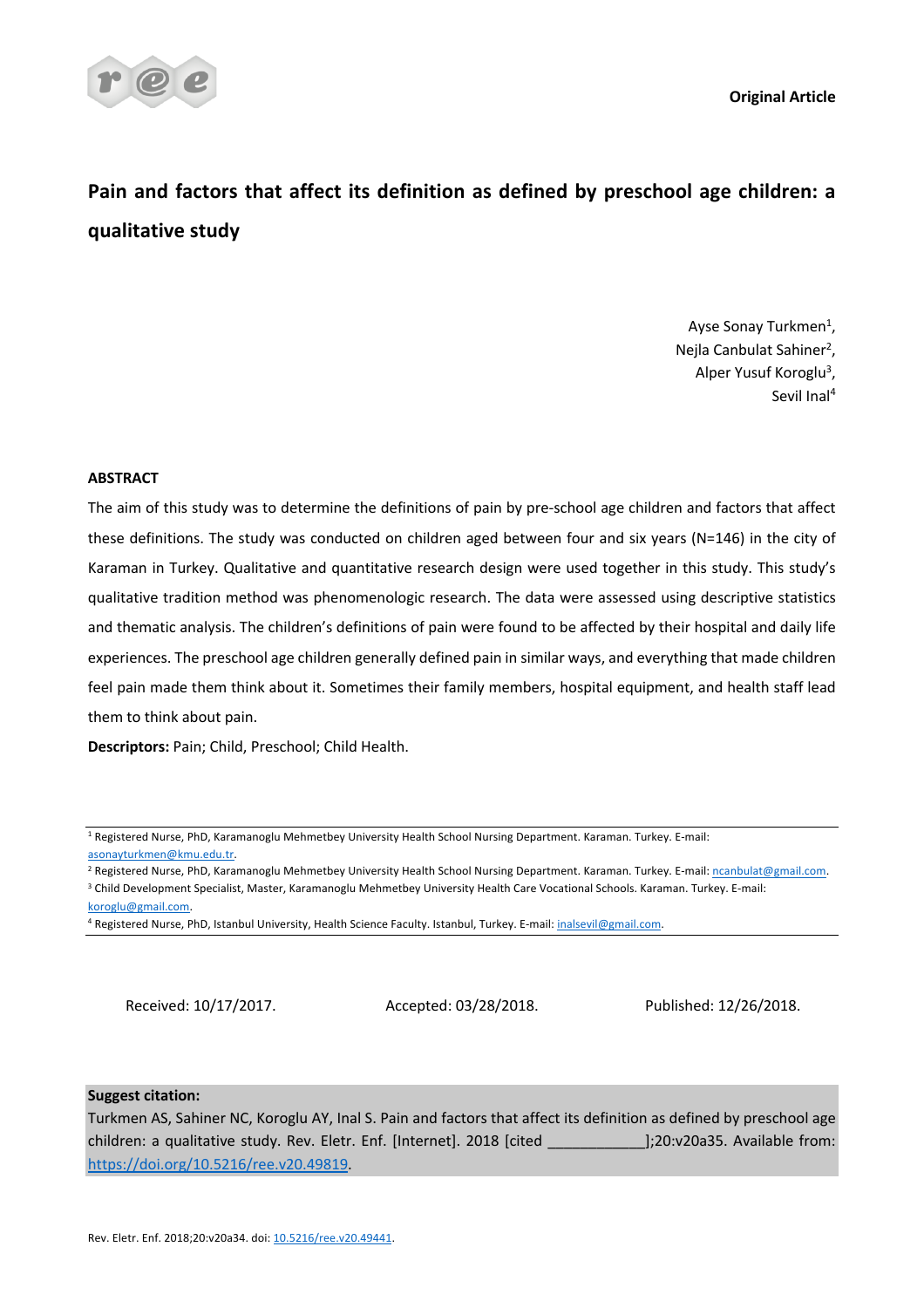## **INTRODUCTION**

Pain is as old as human history<sup>(1-3)</sup>. There are many definitions of pain and everyone has experienced it. It is now regarded as the fifth vital sign<sup>(4)</sup>. The International Association for the Study of Pain defines pain as: "an unpleasant sensory and emotional experience associated with actual or potential tissue damage, or described in terms of such damage"(3).

The perception of pain is complex and affected by many factors. In the literature, factors such as age, gender, cultural features, religion, personality, depression, experiences, and vulnerability to pain are reported to affect the definition of pain $(5-7)$ .

Although pain affects all age groups, children's experiences of pain are generally neglected. For many children, pain is a part of life. Children's knowledge of pain is more limited than among adults. Injuries such as cuts and bruises that occur while playing, sore throats caused by tonsillitis, and post-injection pain after a routine vaccination can be regarded as examples of pain. Pain epidemiology finds that abdominal and chest pain is common for children<sup>(6)</sup>, and this knowledge is particularly important for young children who cannot express their symptoms precisely because pain indicates physical problems.

Studies of children's pain began in the 1970s when pain was regarded as a diagnosis indicator rather than a syndrome requiring treatment. The number of studies of children's pain has risen since the 1980s. Pain has great importance in neurobiologic development and learning mechanisms. Assessing children's symptoms of pain according to information given by their families is one of the most common incorrect practices. A variety of pain behaviors in different age periods have been defined in studies of childhood cognitive development. In this respect, children aged between 36 and 60 months evaluate pain intensity and define their pain using emotional concepts. Children aged between 60 and 84 months can rate the intensity of their pain and develop knowledgebased coping styles for their pain $(7-9)$ .

Emotional development in pre-school children results from cognitive and social development. The most prominent cognitive developmental feature of this period is that children cannot move away from a key topic. The inability to move away from such topics means that children focus on only one of many features of objects, events, or persons and that they cannot take into account other aspects or features. Thus, the child's mind is made up by establishing a one-way connection between two particular events. As a result, events are considered in one way only, depending on the experience. Emotional thinking is not yet very clear in this period, because the experiences of the past often characterize specific situations. Nevertheless, children of this age also misconstrue them by trying to make connections between these situations in which there is no logical relation. Children in of these ages have not yet had the ability to think abstractly because emotions are more abstract. Emotion, on the other hand, is the response of the individual to changes occurring around an individual. However, how these changes are perceived in the periphery of the individual in the formation of this reaction is very important. In other words, the thoughts of children, as a result of their concrete experiences, form the basis of emotions. Therefore, emotions are socially constructed reactions and experiences<sup>(10)</sup>.

Studies of children's pain have generally been conducted on localized pain such as headaches and abdominal pain and their levels of intensity. No studies have been conducted on children's definitions of pain in their own words. Therefore, this study was conducted to reveal how children aged between four and six years define pain, their experiences of pain, and coping styles.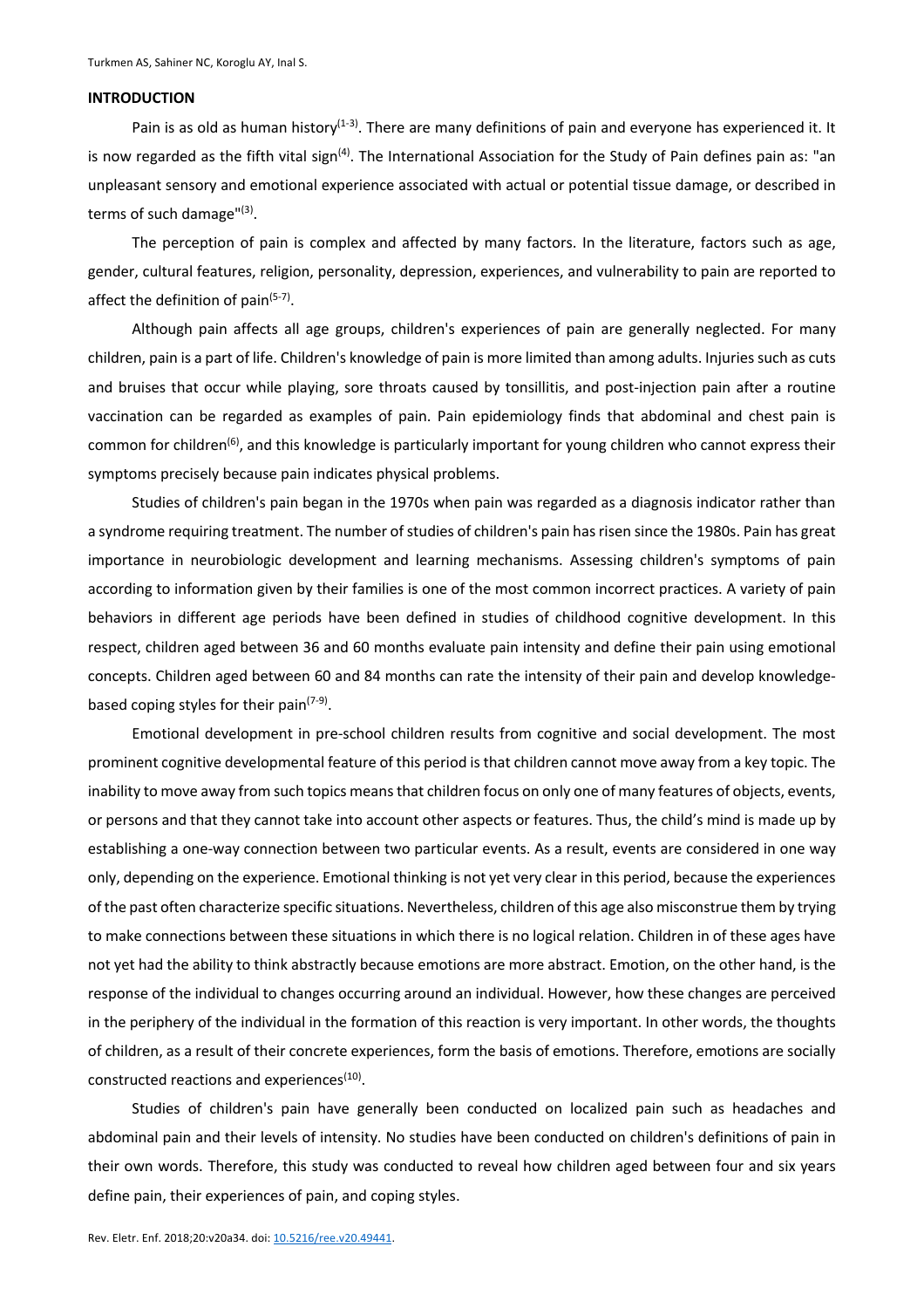## **METHOD**

Study design: The study used qualitative and quantitative research design. This study's qualitative tradition method was phenomenologic research $(11)$ .

Participants: The population of the study consisted of children at two different nursery schools in the city of Karaman (N=160). The nursery schools were selected through simple random sampling using cluster sampling. All children at the selected nursery schools who agreed to participate in the study were included (n=146).

The inclusion criteria in the study were: age four-six years, resident of the city center of Karaman, open to communication, and willing to participate in the study. Children with mental disorders were excluded from the study.

Data collection tool: A semi-structured interview form was used to obtain the best study results in this qualitative study conducted using in-depth interviews. The form was developed by the researchers after a review of the literature and had two sections. The first section included four questions about the socio-demographic characteristics of children such as age, sex, family members who were health professionals and invasive procedures. The second section had five questions that covered the children's definitions of pain and their experiences of pain. The fundamental theme questions included in the interview form and assessed by this study are shown in Chart 1.

#### **Chart 1:** Themes assessed by the study.

| What is pain for you?                                          |  |  |
|----------------------------------------------------------------|--|--|
| When do you feel pain?                                         |  |  |
| What do you do to relieve your pain?                           |  |  |
| Interventions that cause pain in children in hospitals*        |  |  |
| Practices used to distract children during painful procedures* |  |  |

\* These questions were predetermined in the interview form and they represent categories extracted in qualitative analysis from children's responses.

Procedure: Data were collected by interviewing the children individually in a private room at the nursery school. The children's responses were recorded using a voice recorder so as not to affect them during interviews. Each interview took approximately 10 minutes.

Ethical approval was received from the Ethics Committee of the Faculty of Medicine at Selcuk University (Decision no.: 2015/142, Date: 03.04.2015) prior to beginning the study. Informed consent was obtained from children who agreed to participate in the study and their families. Verbal and written assents and consents were also obtained from the children and their parents/guardians, respectively.

Data analysis: Demographic data (quantitative data) were assessed using numbers, percentages, mean values and Chi-square analysis using SPSS version 20 software. Qualitative data analysis by qualitative content analysis. In accordance to child psychiatrist's opinions, thematic analysis methods were used to assess questions that the children were asked to express their opinions $(11)$ .

# **RESULTS**

This study comprised interviews with 146 children aged between four and six years (mean=5.44±0.65 years). Children with health workers among their relatives were in the minority. Each age group was assessed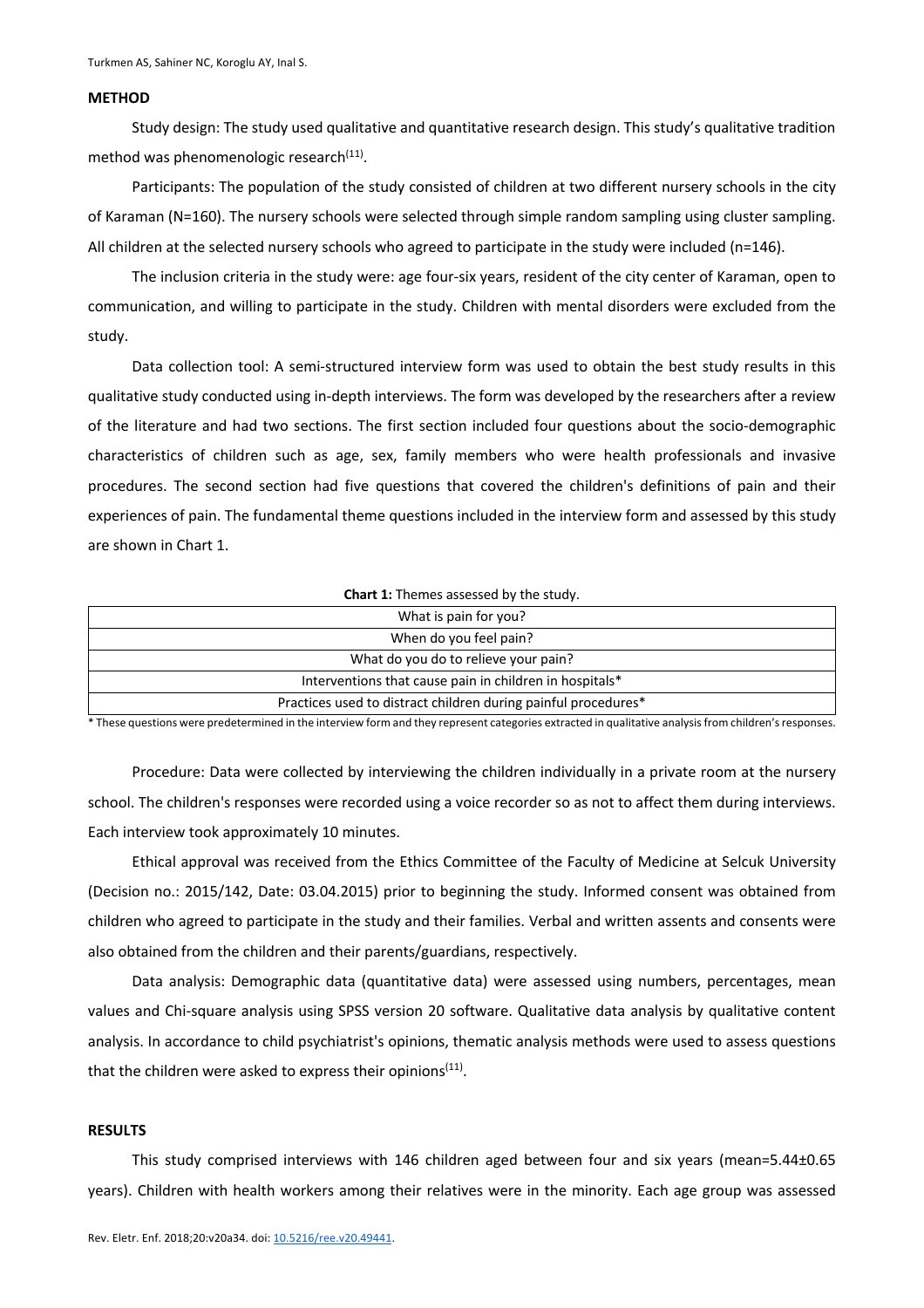separately because the children's responses could vary according to the age group. The demographic characteristics of children are shown in Table 1.

| <b>Characteristics</b>                                         | 4 years (n=13) | 5 years (n=56) | 6 years (n=77) |
|----------------------------------------------------------------|----------------|----------------|----------------|
|                                                                | n (%)          | n (%)          | n (%)          |
| Sex                                                            |                |                |                |
| Female                                                         | 9(69.2%)       | 29 (51.8%)     | 39 (50.6%)     |
| Male                                                           | 4 (30.8%)      | 27 (48.2%)     | 38 (49.4%)     |
| Presence of a health professional in family                    |                |                |                |
| Yes                                                            | 2(15.4%)       | 8 (14.3%)      | 14 (18.2%)     |
| No                                                             | 11 (84.6%)     | 48 (85.7%)     | 63 (81.8%)     |
| <b>Invasive procedures</b>                                     |                |                |                |
| Giving blood                                                   | 7 (53.8%)      | 34 (60.7%)     | 44 (57.1%)     |
| Injections                                                     | 10 (76.9%)     | 47 (83.9%)     | 64 (83.1%)     |
| Staying in the hospital                                        | 5 (38.5%)      | 17 (30.4%)     | 33 (42.9%)     |
| Interventions that cause pain in children in hospitals*        |                |                |                |
| Having a surgical operation                                    | 1 (7.7%)       | $9(16.1\%)$    |                |
| Receiving injection                                            | 6 (46.2%)      | 26 (46.4%)     | 35 (45.5%)     |
| Giving blood                                                   |                |                | 8 (10.4%)      |
| Practices used to distract children during painful procedures* |                |                |                |
| Inflating a balloon                                            | 1 (11.1%)      | 3(5.4%)        | 4 (5.2%)       |
| Counting                                                       | 2(22.2%)       | 10 (17.9%)     | 19 (24.7%)     |
| Asking questions-talking                                       | 2(22.2%)       | 9(16.1%)       | 2(2.6%)        |
| Listening to music                                             |                | 2(3.6%)        | 3(3.9%)        |

**Table 1:** Distribution of children's demographic characteristics by their age. Karaman, Turkey, 2015.

\* These questions were predetermined in the interview form and they represent categories extracted in qualitative analysis from children's responses.

In order to organize data extracted from the interviews without identifying the participants, the code system will be used (CH: Child; A1-75: number ID of a participant from the first school; B1-71: number ID of a participant from the second school).

The assessment of children's definition of pain by age showed the following: Children aged four years who received injections stated that feeling pain and sore throat crossed their minds when pain was questioned (CHB26, CHB43, CHB56, CHB65, CHB68, CHB69). A child who stated that no painful procedures were performed when they went to hospital reported that, "When pain comes into question, asking questions crosses my mind"(CHB43). The child gave this response because questions are asked of children who are suffering pain. A child who experienced pain described it as "a balloon"(CHB51). The child stated that this was because they were given a balloon when they were in pain. Another child reported feeling pain when eating something, and going to the toilet to relieve pain. One child defined pain as leg pain saying that his mother gave massages to ease this pain.

School experiences were included in the pain definitions of children aged five years, unlike those of fouryear-olds. One child (CHB11) reported feeling pain when starting school and doing nothing to relieve the pain. Another child (CHB7) reported feeling pain on Monday and Tuesday and drinking water to ease the pain. A child (CHB13) who defined pain as "a fairy in the wardrobe" reported feeling pain when staying at school for a long time and he stated towash his face to relieve the pain. A child (CHA53) who stated that when pain was questioned, his/her sibling crossed his/her mind, reported feeling pain when spending more time thinking, and that pain went away when he/she slept. A child (CHA25) who defined pain as "a very bad thing" reported feeling pain when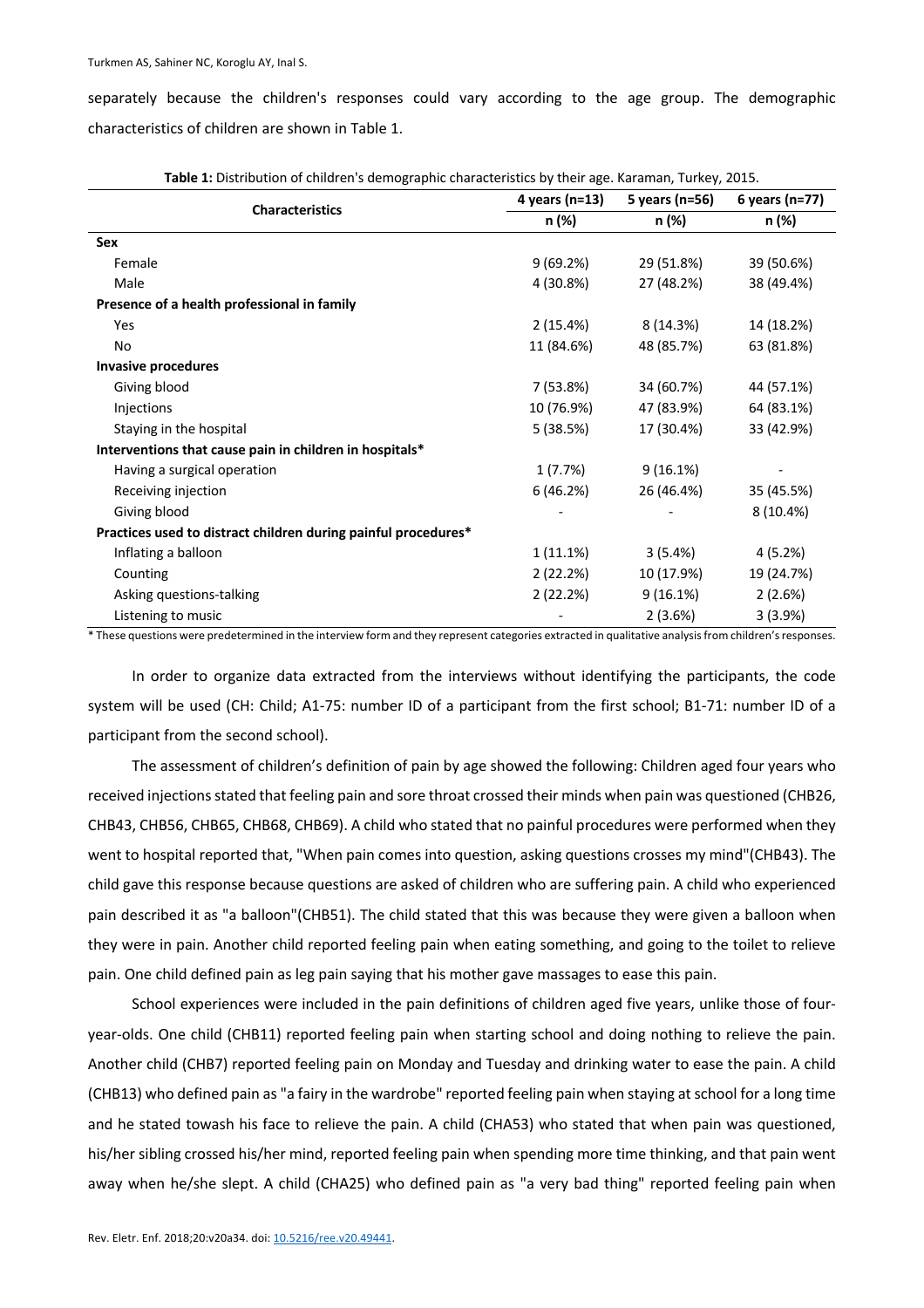carrying something, and relieved this pain by taking medication. One of the children (CHA5) defined pain as "smelling something with a bad odor", because after smelling something with a bad odor he/she felt pain and drank milk to ease the pain. A child (CHA18) stated that "colliding clouds" came to mind when pain was questioned and reported that he/she felt pain when he/she were sick, stayed out in the cold and it rained, and to ease the pain, he/she drank tea and studied. A child (CHA60) reported feeling pain when his/her father became angry with he/she and played a game to relieve the pain. Another child (CHB52) defined pain as "abdominal pain" and reported feeling pain when his/her brother hits him/her; crying eased their pain.

The most common word used by six-year-olds was injection; the second most common word was headache. One child (CHA2) defined pain as headache and abdominal pain and reported feeling pain when receiving an injection; he/she watched television to relieve pain. Another child (CHB64) reported feeling pain when receiving an injection and said that his/her mother gave him/her massages to ease the pain. A child (CHB2), who reported feeling pain when he or she does not cover himself/herself with a blanket at night, reported taking medicine to relieve the pain. A child (CHA67) who reported feeling pain when became ill stated that he/she ate healthily to ease the pain. Another child (CHA12) who reported feeling pain when he/she fell or were hit by other children reported praying and hiding to relieve the pain. A child (CHA13) who reported feeling pain when a stone went into his/her shoe stated that he/she washed his/her foot with hot water to ease the pain. A child (CHA59) who defined pain as "a knife" reported feeling pain when he/she cut his/her finger and that he/she did not touch knives to prevent pain. Another child (CHA53) stated that his/her sibling came to mind when pain was questioned, saying that this was because his/her sibling always had pain and cried.

When the definitions of pain were assessed by age, they were found similar, but as age increased, children express their pain more clearly and defined the part of the body where they felt pain.

Children's definitions of pain were found similar in every age group. Children's daily and hospital experiences, in particular were found to affect their definitions of pain. The definitions of pain of children were grouped as follows (Figure 1):



**Figure 1:** The thematic classification of children's definitions of pain.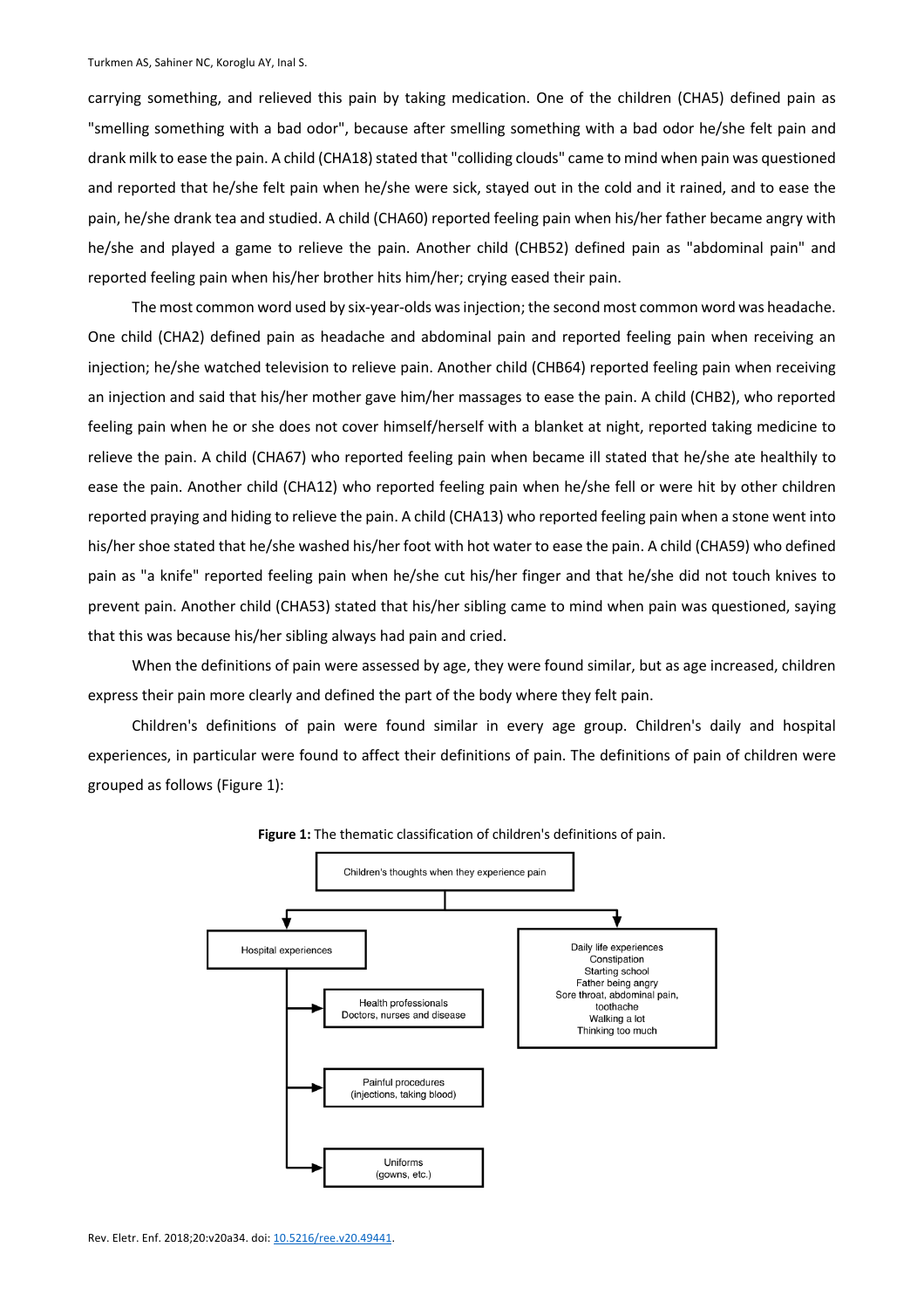## **Children's experiences of pain**

The children in the three age groups gave similar responses. Their experiences of pain were classified into the three groups as shown in Figure 2.





The children's experiences of pain were classified into three groups including disease, invasive procedures, and others. The responses of each group were found quite similar. In the oldest group, the children were found to associate pain with behaviors peculiar to their lives (Figure 2).

Pain relief methods used by the children:

- The methods used by the children to relieve pain were assessed in two groups; pharmacologic and nonpharmacologic methods:
- The pharmacologic pain relief methods included ointments, medicines, syrups, injections, and painkillers.
- The non-pharmacologic methods included massage, hot beverages, going to the toilet, plasters, crying, heat, screaming, thinking about something else, brushing teeth, oil of thyme, water, milk, washing their face, using a wet cloth soaked in vinegar, elevating their feet, avoiding touching knives, praying, hiding, avoiding noise, linden tea, eating healthily, and watching television.

It was found that the children's definitions of pain did not vary by whether there was a health professional among their family members, they stayed in the hospital or had a surgical operation (p>0.05).

# **DISCUSSION**

The definitions of pain, experiences of pain, and pain relief methods of children aged between four and six years were assessed in this study.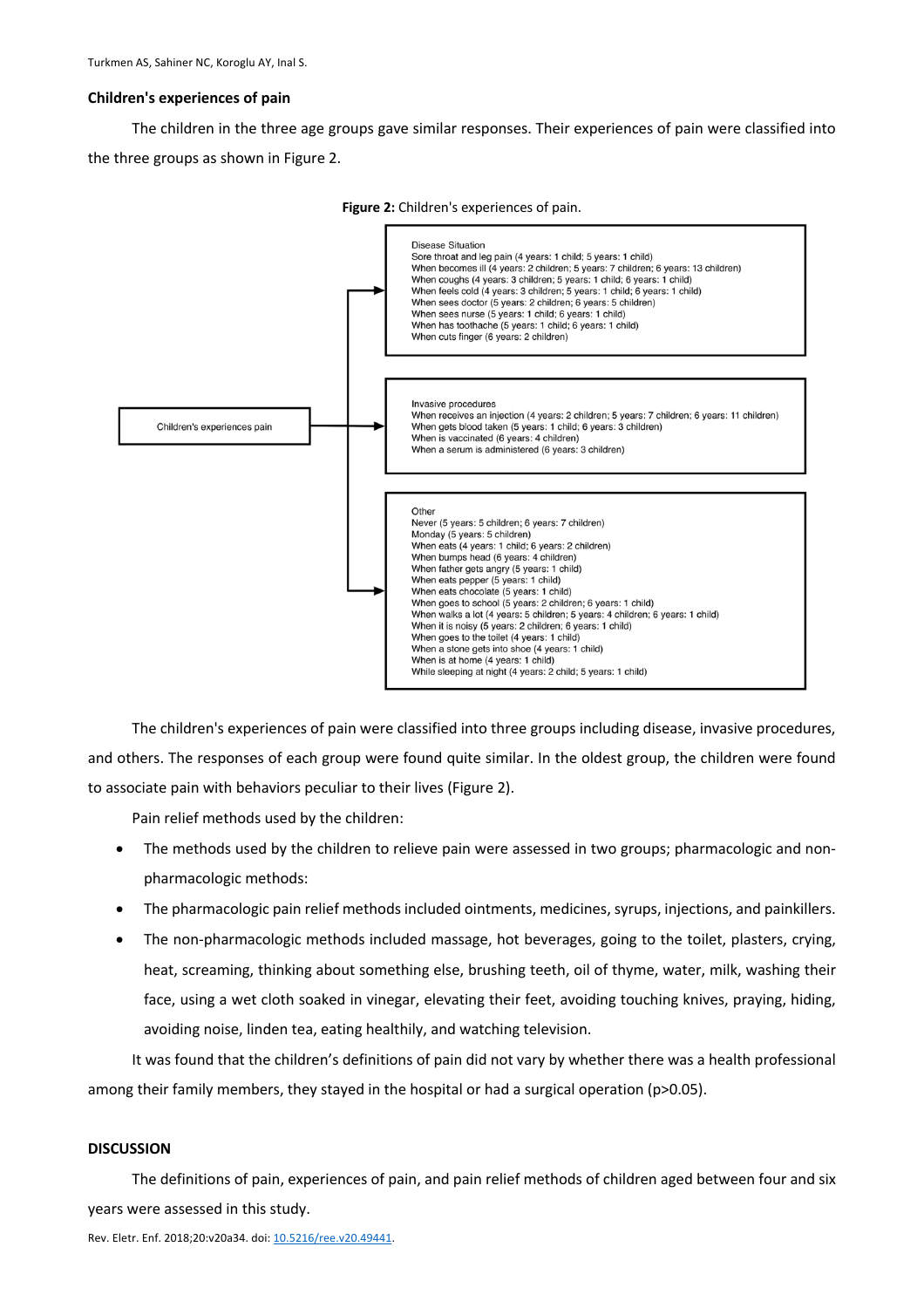#### **Definitions of pain**

The children's definitions of pain were found to be similar in every age group investigated in this research (from four to six years). Their daily life and hospital experiences were found to affect their definitions of pain. According to Piaget, experience and social transfer are included in factors that determine cognitive development. However, children in the intuitive period (foresight stage) included in the pre-operational period aged between of four and seven think of incidents in one way based on their experiences because of their self-centeredness (egocentric thinking) and inability to move away from the focus<sup>(10,12-13)</sup>. This situation can be observed in the literature. During painful procedures, the children associated pain with another experience that they had had. Moreover, it was concluded that the pain defined by children was generally acute pain. It is thought that this may result from the fact that the children had no chronic diseases.

According to Piaget, there are two fundamental mechanisms that help children progress from one developmental stage to another: assimilation and accommodation. Assimilation refers to perceiving new information using the existing schemas or placing it among these schemas. Accommodation refers to adapting to new information by forming new schemas when the existing schemas are not useful. When children see a dog for the first time, they try to place this information among their other schemas (assimilation), but later they learn that some dogs are domestic, and others are dangerous and aggressive (accommodation). Thus, children begin to perceive the world in new ways as they obtain more information<sup>(10,12,14-15)</sup>. When the definitions of pain are predicted using Piaget's idea, it can be concluded that children's first experiences of pain remind them of pain. Four-year**-**olds associated pain with another experience (asking questions, blowing balloons and others) when they felt pain. According to Piaget's cognitive development theory, this may be associated with the inability of children at this age to move away from the focus and incorrect association<sup>(10)</sup>. It was found that school experiences were included in these experiences at age five. The effect of painful procedures such as injections was felt more at the age of six. The fact that six-year-olds had more experiences of both pain and hospitals was reflected in their definitions of pain. It can be stated that the children's definitions of pain differed due to the difference between the sensation and perception of pain. The sensation is a simple physiological event. The stimulant is assessed alone, and the sensation is experienced by each individual in the same way. Perception is a complex psychological event in which the stimulant is assessed as a whole, and the perception varies from individual to individual<sup>(12)</sup>. However, similarities were observed because each of the three age groups was in the same developmental group. And five and six years old children had almost the same percentage of hospitalization history.

#### **Experiences of pain**

We found that the individual experiences of the children affected their pain as much as disease and invasive procedures. The individual experiences of children revealed that they had pain whenever they experienced an incident that caused displeasure and sadness. Going far away from home was thought to upset the children who stated that they had pain on Mondays and when they went to school. Sadness affects children's behavior regarding pain. This can be explained by transductive reasoning through which children try to associate two different events that have occurred at the same time, although there is no logical relationship between them, which is observed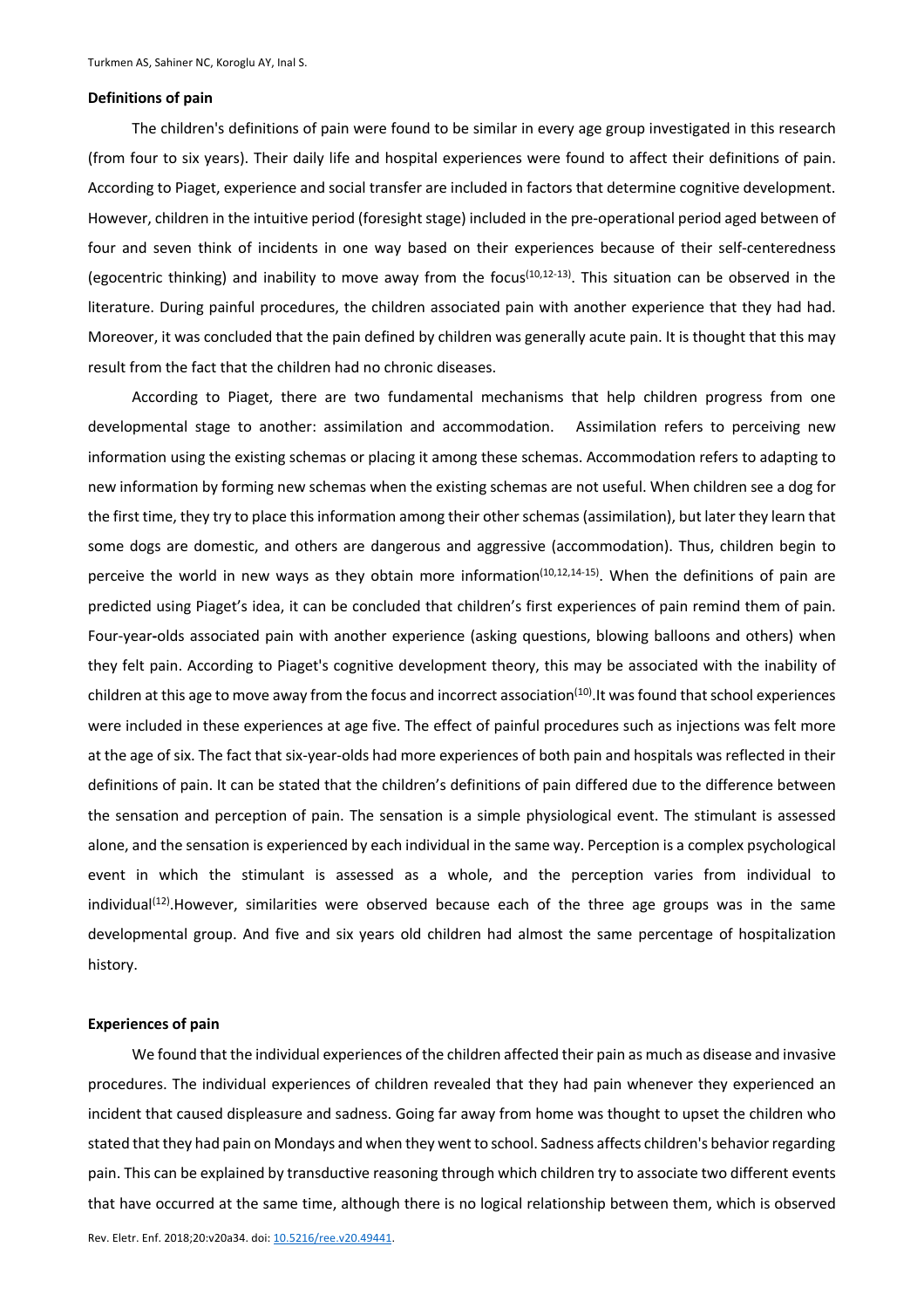in children in this period according to Piaget's cognitive development theory<sup>(10)</sup>. Events such as eating, bumping their heads, a stone in their shoes, and eating chocolate can cause children to suffer localized pain.

Invasive procedures were also found to cause children to experience pain. Receiving injections was the invasive procedure that caused pain the most. This may be due to the high number of children receiving injections and the fact that other invasive procedures are performed less often.

Children's disease was also found to be a cause of pain. Children reported that they had pain especially when they became ill. Pain full body parts such as throats, legs, and teeth also caused pain.

# **Pain relief methods**

The assessment of pain relief methods found that the children's pain relief methods differed by their definitions of pain, and that they used cause-specific pain relief methods, including pharmacologic and nonpharmacologic methods. The children were found to use many non-pharmacologic methods. This may be due to their families' preference for these methods. Moreover, this can be explained by children's inability to move away from a focus in this period, which refers to being able to concentrate on one event or situation at the same time, according to Piaget's cognitive development theory<sup>(10)</sup>.

## **CONCLUSION**

At the end of this study, we found that the descriptions of pain of healthy children aged between four-six years were similar. The pain definition affected the hospital or daily experience but did not affect children's demographic characteristics. Children experienced pain due to disease condition, invasive procedures and home accidents. Children used pharmacologic and non-pharmacologic methods to relieve pain.

We recommend making similar studies in children with acute and chronic diseases because our research was carried out only for healthy children.

## **Acknowledgments and Financial Support**

We would like to thank all the children and their parents who agreed to participate in the study. This work is supported by the Scientific Research Project Fund of Karamanoglu Mehmetbey University under the project number 10-M-15.

#### **REFERENCES**

- 1. Keskinbora K, Keskinbora HK. History of Pain: From Avicenna to Melzack and the Future: Review. Turkiye Klin J Anesthesiol Reanim [Internet]. 2016 [cited 2018 Dec 26];14(1):20-3. Available from: https://doi.org/10.5336/anesthe.2015-48228.
- 2. Moayedi M, Davis KD. Theories of pain: from specificity to gate control. J Neurophysiol [Internet]. 2013 [cited 2018 Dec 26];109(1):5-12. Available from: https://doi.org/10.1152/jn.00457.2012.
- 3. Khan MA, Raza F, Khan IA. Pain: history, culture and philosophy. Acta Medico-Historica Adriatica [Internet]. 2015 [cited 2018 Dec 26];13(1):113-30. Available from: http://www.amha-journal.com/index.php/AMHA/article/view/478.
- 4. Dedeli O, Pakyuz SC. Bowel Movement: The Sixth Vital Sign? Clin Exp Heal Sci [Internet]. 2016 [cited 2018 Dec 26];6(3):135-9. Available from: https://doi.org/10.5152/clinexphealthsci.2016.043.
- 5. Atabek TA, Karadag A.Fundamentals of Nursing; Nursing Science and Art. Istanbul (TK): Academy Press Publishing; 2012.
- 6. Öztürk K, Çetin İİ, Ekicİ F, Kocabaş A, Şayli TR. Etiology of Chest Pain in Children. Turkish J Pediatr Dis [Internet]. 2015 [cited 2018 Dec 26];9(4):248-53. Available from: https://doi.org/10.12956/tjpd.2015.171.